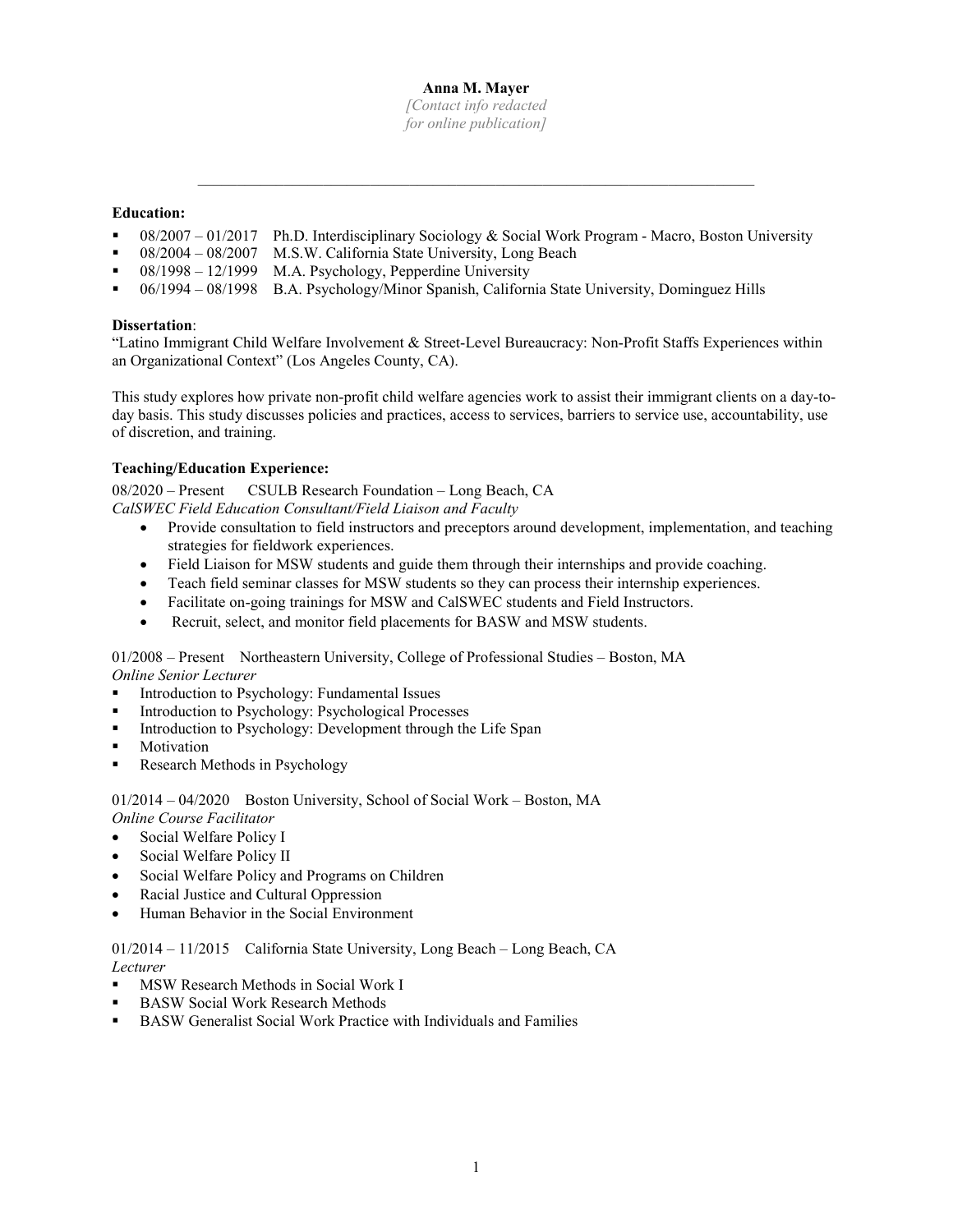#### **Practice Experience:**

03/2018 – 07/2020 SDSU Research Foundation, Academy for Professional Excellence, Child Welfare Development Services (CWDS) – Riverside, CA

*Academy Manager/Consultant* 

- Provide coaching to San Bernardino County CFS workers, at all levels and areas, using a solution focused and motivational approach.
- Support CFS workers in various topic areas (i.e., managing working relationships, building relationships, communication skills, facilitation skills, appreciative inquiry, solution focused questions, motivational interviewing, coaching skills, safety networks, self-care/secondary trauma, trauma informed practice, Safety Organized Practice, Structured Decision Making, professional development, strength-based supervision/management, addressing bias/cultural humility, Core Practice Model implementation).
- Develop coaching plan and goals for individuals and groups.
- Play strong role in implementation of evidence-based coaching practice.
- Provide coaching for CWDS contract coaches to support them and their work within their counties and to ensure that best coaching practices are being delivered.
- Maintain current understanding of new state initiatives in order to provide consultation and coaching.
- Provide training and facilitation as a subject matter expert on a variety of topics (i.e., organizational health/culture, implicit bias, crisis intervention/de-escalation, engagement and interviewing simulations, Safety Organized Practice, Core Practice Model, children and family team meetings).

## 05/2017 – 03/2018 ChildNet Youth and Family Services – Riverside, CA

*Intensive Treatment Foster Care Social Worker/Trainer*

- Provide foster youth with case management, counseling, and crisis intervention.
- Assess youth in the home to determine what biopsychosocial-cultural services they need and connect them to these services as well as assistance with behavioral management.
- Provide Spanish and English-speaking foster parents with support and continual in-home training in regards to foster youth.
- Client concerns/areas include: education, autism spectrum, substance abuse, independent living skills, mental health, trauma, communication skills, building relationships, self-esteem, anger and stress management.

## 04/2011 – 02/2014 Families Uniting Families – Long Beach, CA

*Field Instructor/Foster Care Social Worker*

- Field Instructor for MSW Interns and provided them with structured and in the field supervision where I ensured that they followed policies and best practices as well as providing ongoing training and discussions to connect their academic studies to the field of child welfare.
- Provided in-home case management and counseling to foster children and young adults (0-21).
- Provided foster parents with support and continual in-home training in regards to foster children and young adults.
- Client concerns/areas included: general education, high school completion, college preparation, post-secondary education, financial aid, legal, immigration, independent living skills, career planning, housing, substance abuse, mental and physical health, trauma, job skills, self-esteem, anger and stress management, child care, building relationships parenting, and communication skills.

07/2009 – 03/2011 Creative Solutions for Kids and Families, FFA – Moreno Valley, CA *Supervisor/Agency Social Worker*

- Supervised Agency Social Workers and provided them with support in practice and ensuring that they followed policy and protocol as well as completed their tasks appropriately and on time.
- Provided foster children with counseling and case management.
- Assessed foster children in the home to determine what biopsychosocial-cultural services they needed and connected them to these services.
- Provided foster parents with support and continual in-home training in regards to foster children.
- Client concerns/areas included: general education, high school completion, college preparation, career planning, legal, substance abuse, independent living skills, building relationships, housing, mental and physical health, trauma, job skills, self-esteem, anger and stress management, child care, parenting, and communication skills.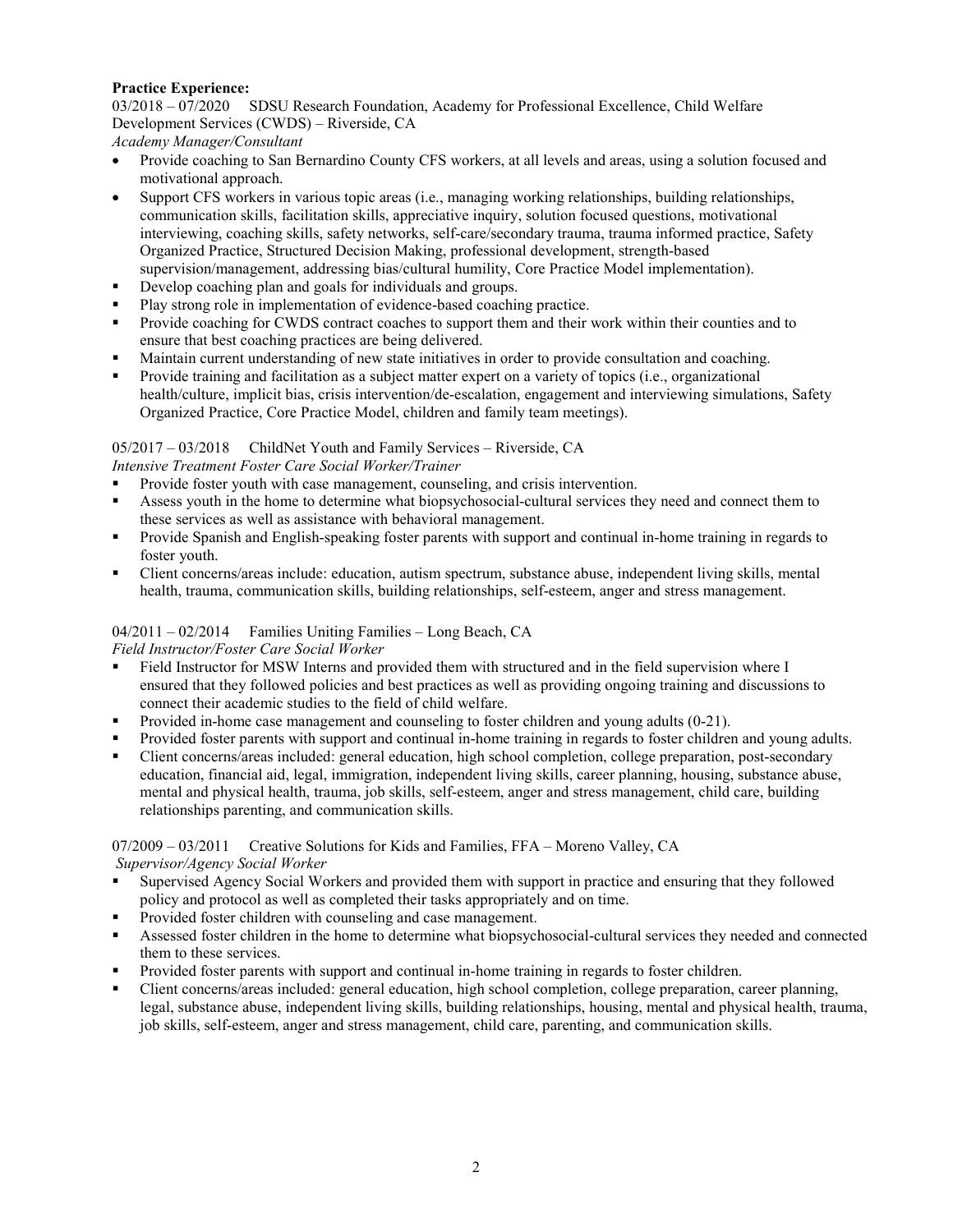## 05/2008 – 08/2008 Compass for Kids – Lexington, MA

#### *Part-Time Site Coordinator/Coach*

- Coordinator for the Compass Community College Collaborative for homeless mothers.
- Facilitated and co-facilitated workshops in the areas of parenting, workforce development, and life skills.
- Provided counseling for a total of 8 homeless mothers who lived in a homeless shelter with their children.
- Assisted these mothers in applying and obtaining Section 8 housing and TANF assistance as well as locating local programs that assisted them in obtaining jobs and other needed services.
- Assisted ineligible immigrant families with obtaining services needed by locating local and state programs that could meet their needs.
- Client concerns/areas included: substance abuse, homelessness, limited English proficiency, GED, computer literacy, legal, immigration, job skills, mental health and physical health, domestic violence, self-esteem, anger and stress management, parenting, and communication skills.

# 08/2007 – 01/2008 Thom Charles River Early Intervention – Waltham, MA

## *Part-Time Social Worker*

- Provided case management, developmental assessments and counseling to families who were living in a homeless shelter and who had children 0 to 3 with developmental delays.
- Client concerns/areas included: domestic violence, substance abuse, homelessness, education, legal, immigration, job skills, self-esteem, mental and physical health, anger and stress management, parenting, and communication skills.

## 08/2006 – 03/2007 Crittenton Family Services - Long Beach, CA

## *Part-Time In-Home Outreach Counselor*

- Provided case management and intensive counseling to at risk families.
- Assessed families to determine what biopsychosocial-cultural services they needed and connected them to these services.
- Assisted eligible families with applying and obtaining Section 8 housing, CalWORKs, and other needed services.
- Assisted ineligible immigrant families with obtaining services needed by locating local and state programs that could meet their needs.
- Client concerns/areas included: domestic violence, substance abuse, sexual assault/abuse, LEP, mental and physical health, family discord, child abuse, job skills, self-esteem, building relationships, anger and stress management, education, legal, immigration, parenting, and communication skills.

## 10/2002 – 05/2006 Optimist Foster Family and Adoptions Agency - Long Beach, CA

*Bilingual Foster Care Social Worker*

- Provided foster children with basic counseling and case management.
- Assessed foster children in the home to determine what biopsychosocial-cultural services they needed and connected them to these services.
- Taught P.R.I.D.E., which is a 27-hour training for prospective foster parents, and some of the topics included were child abuse, attachment, loss, communication skills, and child development.
- Client concerns/areas included: general education, high school completion, college preparation, mental and physical health, legal, immigration, independent skills, substance abuse, housing, trauma, child care, building relationships, parenting, and communication skills.

#### 03/2001 – 10/2002 Penny Lane Foster Family Agency – Downey, CA *Bilingual Foster Care Social Worker*

- **Provided in-home case management and counseling to foster children.**
- Assessed foster children in the home to determine what biopsychosocial-cultural services they needed and connected them to these services.
- Provided continual support and training to foster parents in regards to the various issues foster children face.
- Client concerns/areas included: general education, high school completion, college preparation, mental and physical health, legal independent skills, substance abuse, housing, trauma, child care, parenting, and communication.

## 04/2001 – 01/2002 Concept 7 Foster Family Agency - Laguna Hills, CA

#### *Family Support Specialist*

- Provided intensive case management and basic counseling to at risk families.
- Assessed families to determine what biopsychosocial-cultural services they needed and connected them to these services.
- Client concerns/areas included: domestic violence, immigration, child abuse prevention, poverty, employment, mental and physical health, parenting, and communication skills.